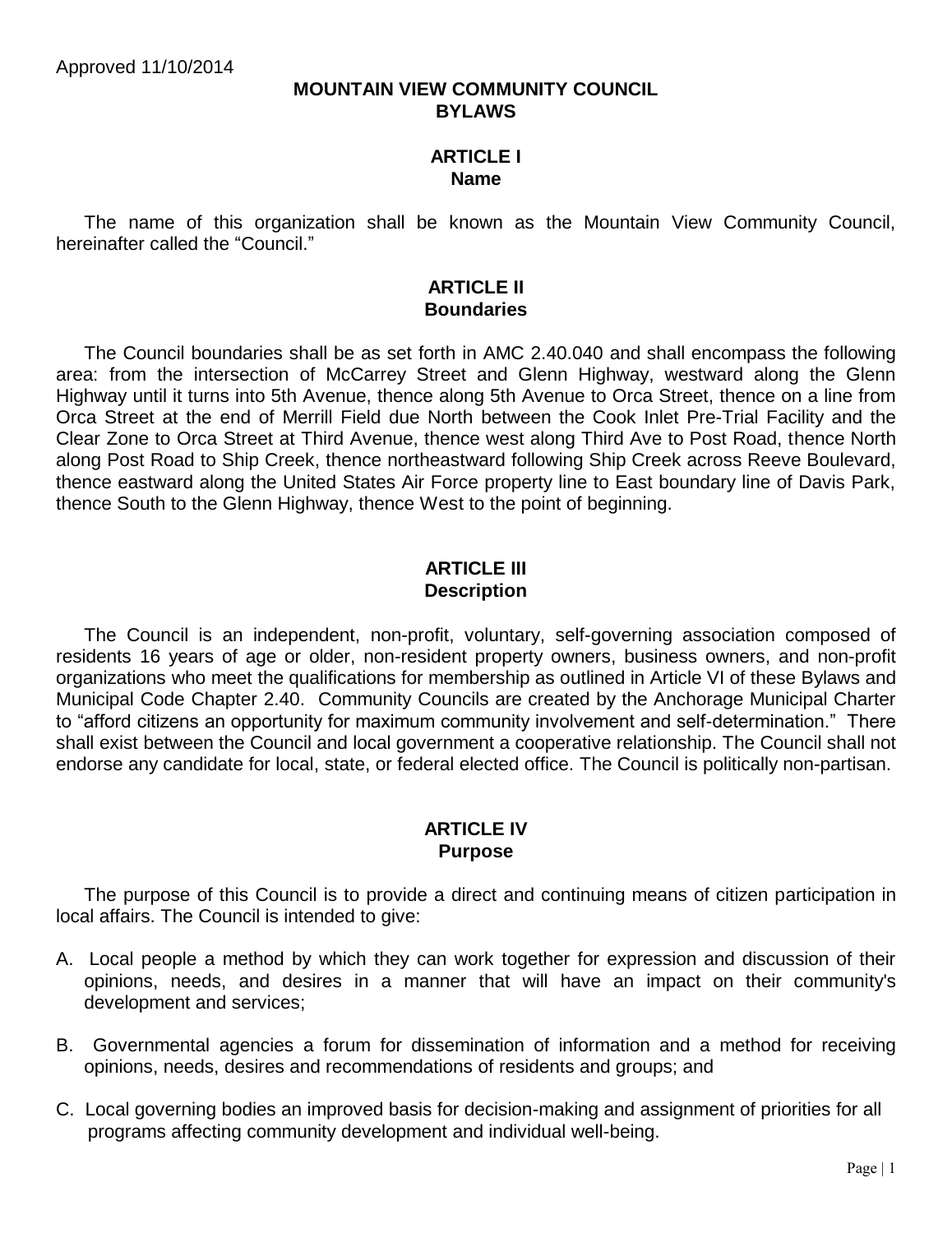# **ARTICLE V Function**

The Council has a policy and practice of open membership and meetings to encourage participation of persons from all segments of the community. The Council shall have the following functions:

- A. In regard to the Anchorage Comprehensoive Plan:
	- 1. Evaluate compliance with the Plan, alerting Municipal officials to, or propose appropriate action regarding, and inconsistencies with the Plan; and its adopted elements as described in Municipal Code § 21.01.080 and listed in Table 21.01-1; and
	- 2. Conduct a continuing review and study of the Plan to determine its workability in each district and to advise Municipal officials of, or propose any appropriate action regarding, proposed modifications or additions to the Plan;
- B. Assume leadership and propose action in regards to enforcement of existing laws or ordinances; pursuit of rights under existing rights or ordinances; desired or opposed changes in or additions to laws or ordinances; or any matter of policy regulations;
- C. Respond to local government proposals or concerns submitted to the Council pursuant to Municipal Code § 2.40.060;
- D. Work with local government and other governmental entities, as well as with persons and groups outside the government, to accomplish Council goals, including goals which may have an area wide impact;
- E. Maintain credibility by not allowing misuse of the Council organization by, including but not limited to the following:
	- 1. Special interest groups;
	- 2. Withholding of information;
	- 3. Attempting personal financial or political gain;
	- 4. Intentionally misrepresenting a cross-section of opinion; and
	- 5. Failure to represent both majority and minority opinions;
- F. Receive and review notices to the Council from Municipal departments including those noticed under municipal code:
	- 1. §2.30.120.C , Alcohol Beverage Control Board license applications;
	- 2. §10.55.030, Permits for teen nightclubs and cultural performance venues;
	- 3. §21.03.020.H, Land use proposals;
	- 4. §24.35.020, National security road closures;
	- 5. §25.30.025.E, Disposal of Municipal land requiring voter approval;
	- 6. Other notices received from Municipal departments reqiuiring input or action by the Council
- G. Advise the Assembly of the Council's annual priority list of Capital Improvement Projects by filing a copy with the Municipal Clerk when the list is submitted to the Administration;
- H. Participate in the community meeting process under Municipal Code § 21.03.020.C when the notice from the developer is timely.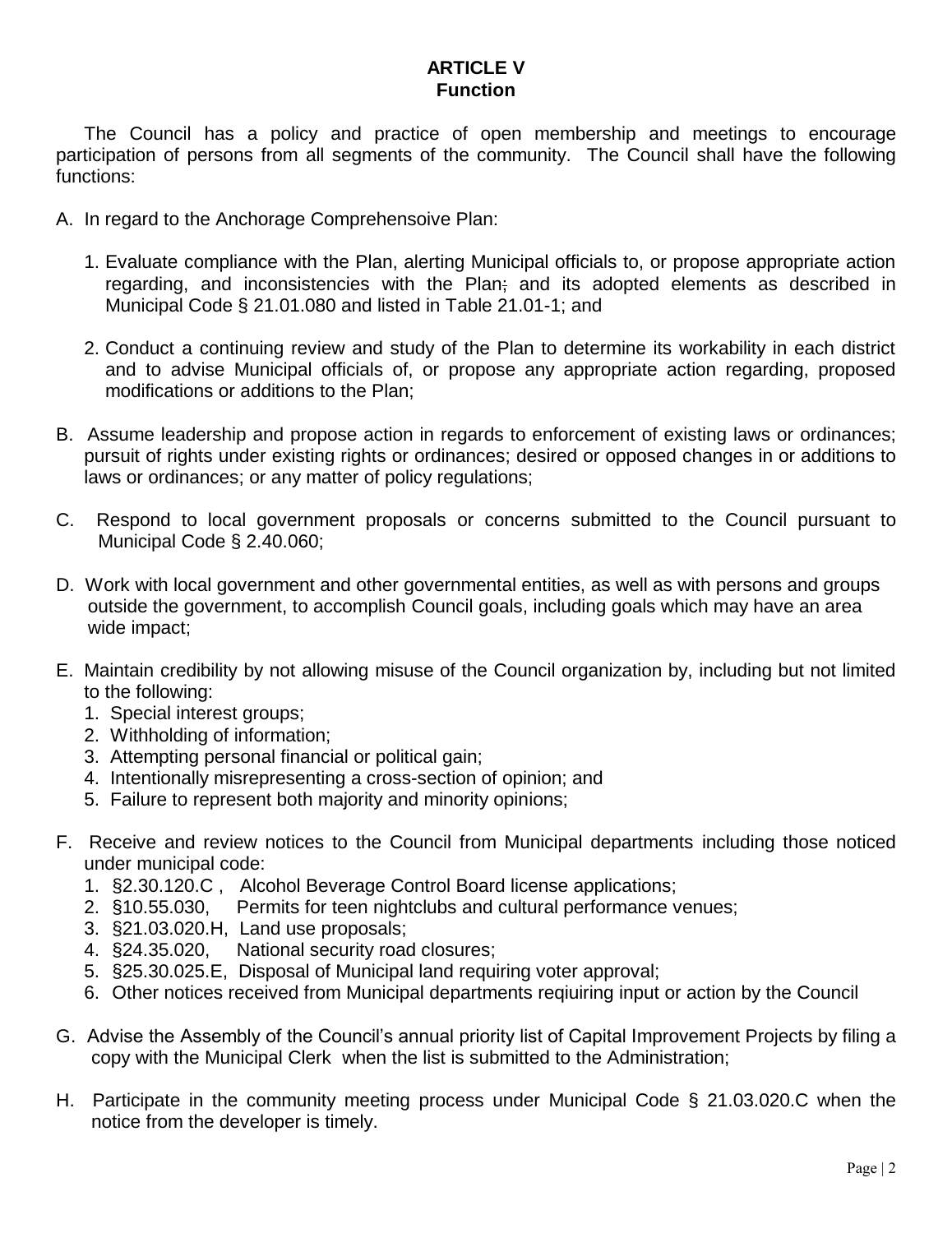- I. Maintain an effective communication system to acquaint local citizens with information concerning activities and area issues;
- J. Solicit items of concern to Council members and generate public interest and participation in community matters originating within the Council area;
- K. Keep written records of all Council proceedings;
- L. Maintain copies of all Council minutes for community inspection at the Community Councils Center; and
- M. Inform the Municipal Assembly of Council actions and concerns.

# **ARTICLE VI Membership**

- A. Any person 16 years of age or older whose primary place of abode is within the Council's geographical boundaries is eligible for membership. Residents, non-resident property owners, business owners, and nonprofit organizations as described in Municipal Code Chapter 2.40 with a physical premise located within the Council's geographical boundaries are eligible for membership. Business owners and nonprofit organizations must posess one or more of the following:
	- a valid Alaska business license;
	- a valid Alaska professional license;
	- valid incorporated status under Alaska law;
	- tax exempt status under federal law.

If more than one qualifying resident shares the same habitual, phsical dwelling address, each may be a Council member. Alternate designatons for resident memberships shall not be recognized. Non-resident property owners shall be the owner of record. Per Municipal Code §2.40.030, nonresident property owner, business owner, and nonprofit organization memberships are single memberships, and shall have a designated primary representative, and may have a designated alternate representative.

- B. Any person who qualifies under Section A of this Article is a voting member immediately after signing the Member Attendance Roster (Sign-In Sheet) at any regular or special Council meeting. The Member Attendance Roster (Sign-In Sheet) and other member personal information shall be used only for Council business.
- C. The Council shall not charge dues or require any financial contribution as a condition of membership, voting, or other participation. The Executive Board may establish annual voluntary dues.

### **ARTICLE VII Meetings**

- A. There will be a minimum of ten (10) general membership meetings per year, and at least one (1) meeting per calendar quarter. Annual election of officers shall take place at one of these meetings.
- B. Special meetings of the general membership may be called by the President or the Executive Board, or by written petition signed by ten (10) members and delivered to any officer, to address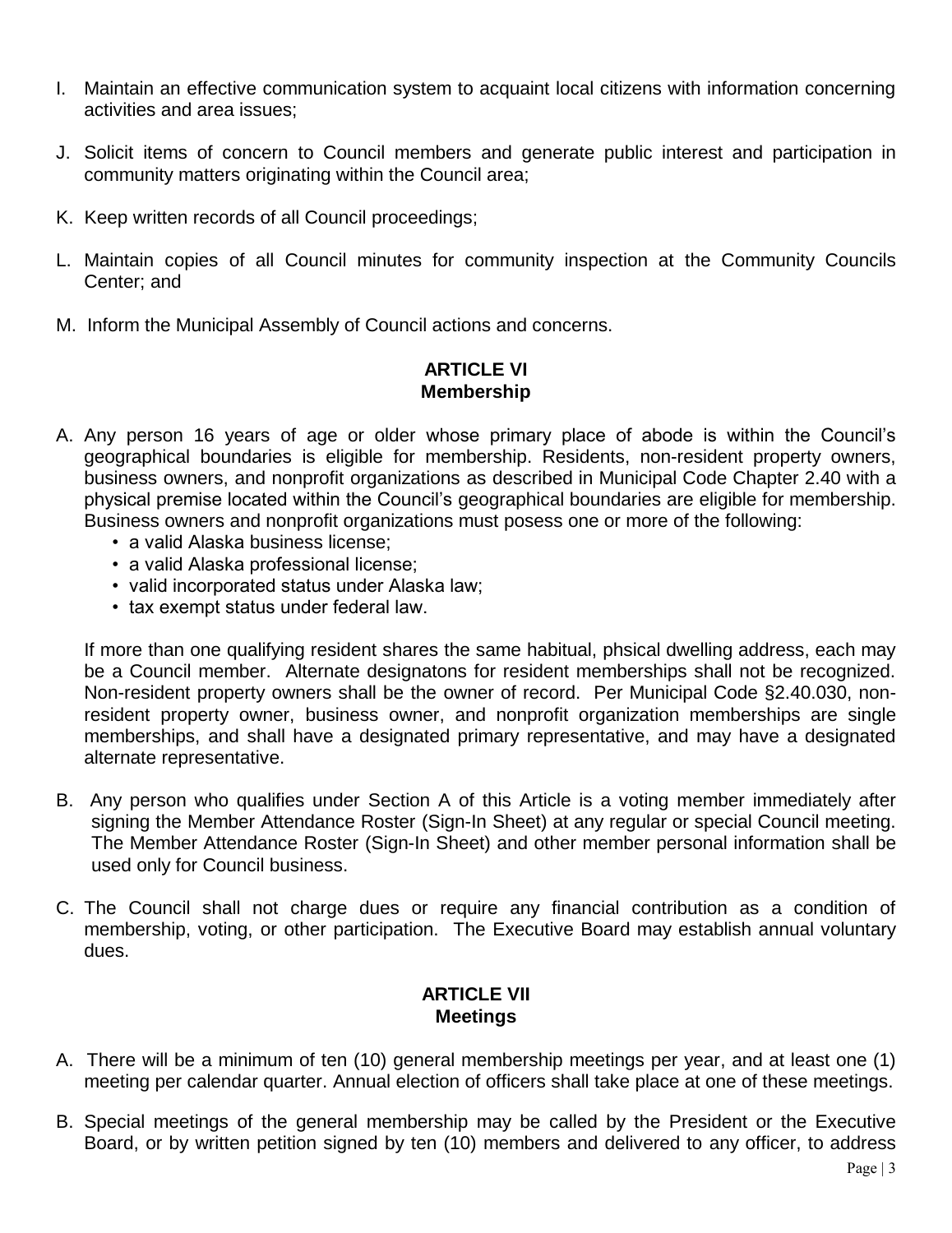Council business, including the accommodation of Community Council responsibilities under Municipal Code § 21.03.020.C.

- C. There will be a minimum of four (4) Executive Board meetings per year. The Executive Board shall include the officers and standing committee chairs.
- D. All Council meetings shall be open to the general public.
- E. Minutes shall be taken or recordings shall be made at all regular and special Council meetings, and shall be made available at the next Council meeting.
- F. The President, and in the President's absence, the Vice-President shall establish the Council meeting agenda. However, agenda additions and changes may be adopted by the Council at the time of the meeting.
- G. Notices required:
	- 1. Whenever possible, the draft agenda shall be posted online and emailed to those who have signed up for the Council's distribution list at least seven days in advance of the meeting. Notices may also be placed in such public locations as schools, libraries, and shopping centers. The draft agenda may be submitted to the Federation of Community Councils, or curent Municipal contractor, for distribution by print or electronic means.
	- 2. The meeting date and time may be submitted to the media as a public service announcement.
	- 3. For meetings where annual elections take place, public notice may be done through email notification to members, council newsletters, area-wide mailings, newspapers, publications, school distribution and other means to inform as many council members as possible. Notice may also be submitted to the Federation of Community Councils, or current municipal contractor, for distribution by print or electronic means.
- H. The Executive Board or their designee(s) shall be responsible for any meeting notices.
- I. Meetings shall be run in a manner intended to increase the public expression and discussion of opinions held by Council members on matters of community concern. Meetings shall be as informal as the number of participants will allow. Any limitations imposed by the Council of these rules must apply equally to all members.
- J. Roberts Rules of Order, Revised, shall apply for all regular and special meetings, and for all matters not covered by the Bylaws.

## **ARTICLE VIII Voting**

A. Any member of the Council as defined in the preceding Articles shall have one (1) vote. Even if a single individual represents several kinds of property or businesses within the definition for membership qualification, or meets the definition of member in more than one category, that member shall still have just one (1) vote. Nonprofit association, business owner, and non-resident property owner memberships shall designate a primary representative, and may designate an alternate representative. Persons may be a member of more than one Community Council if they qualify for membership.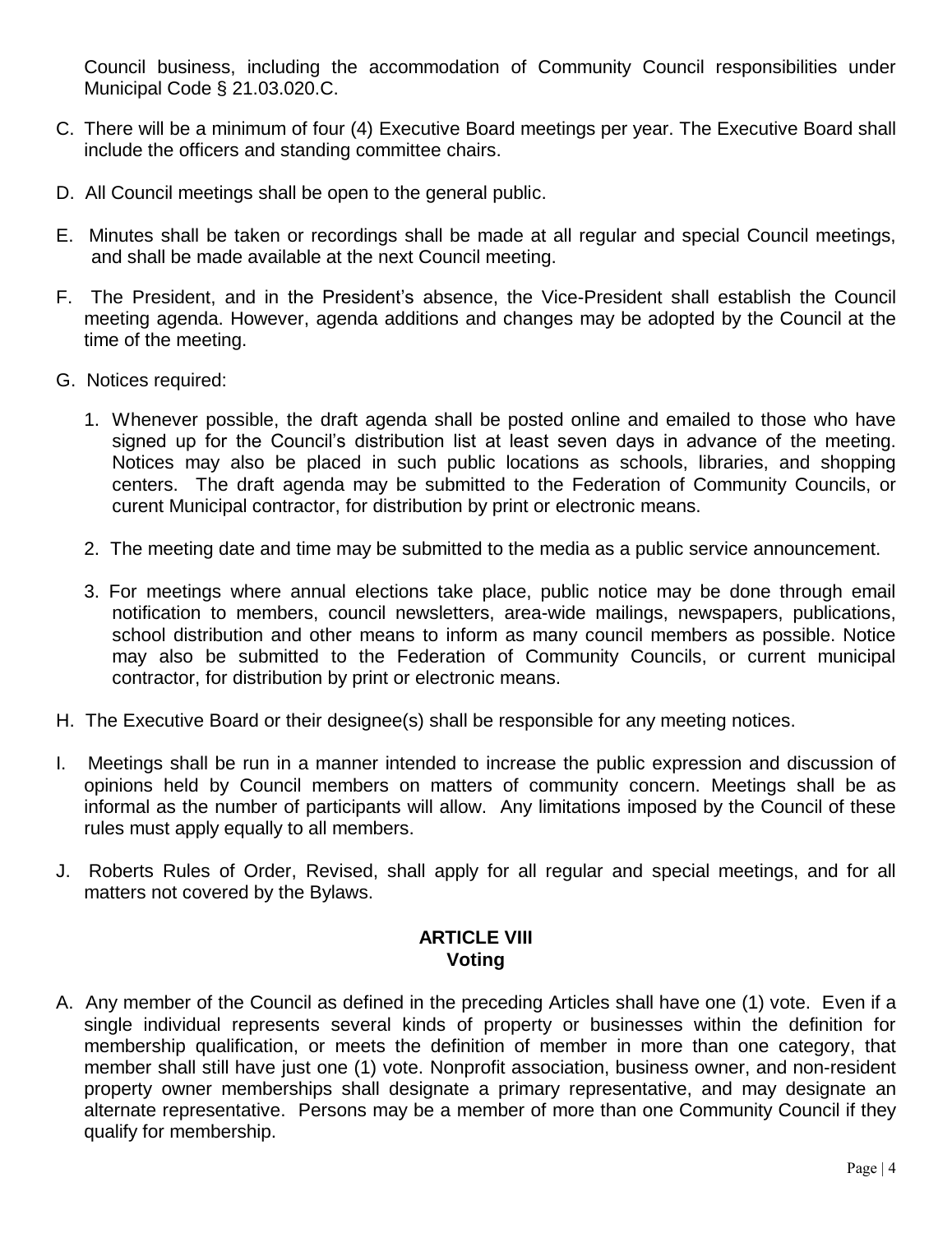- B. Each qualified member must be present at the time of the vote in order to cast a vote. There shall be no proxy voting.
- C. Any vote may be challenged. The Member Attendance Roster (Sign-In Sheet) shall serve as the official list of elegible voters. (See Article VI, Section B.)
- D. A minimum of ten (10) eligible voters constitutes a quorum.
- E. In order to be nominated for office or vote for election of officers, the member, as defined in Article VI, must have attended two meetings in the twelve (12) months prior to that vote.

### **ARTICLE IX Vote & Position Reporting, and Official Contacts**

A. The President, or the President's designee, shall be charged with timely written communication or verbal testimony of any Council vote to the appropriate party. The Council's official positions on community matters may be communicated through resolutions, motions, position letters, or emails.

The communication must include:

- 1. The date, type of meeting (general, special, executive) when the vote was taken;
- 2. How the vote or advisory opinion was arrived at (a meeting, telephone poll, and/or survey);
- 3. A clear statement of the question voted on;
- 4. The number of members present;
- 5. The number voting 'yes';
- 6. The number voting 'no';
- 7. An abstention shall be numbered in the voting only when a member is present at the time of vote and requests that an abstention be recorded.
- B. Copies of such communications, following the sending of a letter, presentation of public testimony, or other communication, shall be incorporated by reference in the minutes and made available during the next general membership meeting.
- C. Any contact by a government official with a Council officer concerning Council affairs and any written or oral responses to that communication, shall also be reported as Old Business at the next meeting and shall be summarized in the minutes.
- D. In public testimony, no officer or member shall commit the Council to a position not previously voted on by the membership.
- E. An annual report on Council business and on the Council's finances conducted in the preceding twelve months shall be submitted to the Community Council in a timely manner.

# **ARTICLE X Election of Officers and their Duties**

Council officers and Executive Board members with financial or fiduciary responsibility must be 18 years old at the time of service. The Council may, in its discretion, designate non-fiduciary and nonsignatory roles to younger members for leadership training.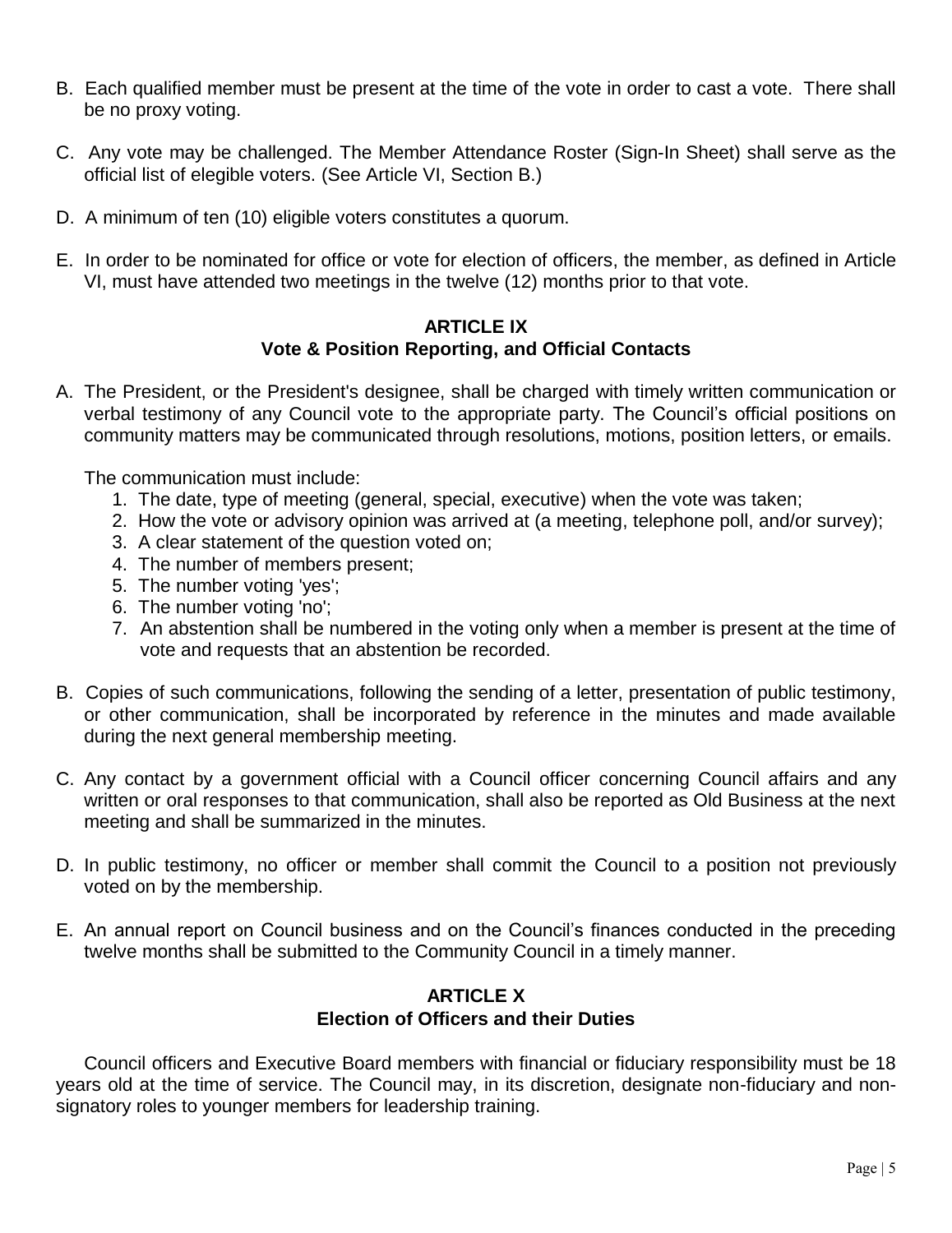- A. The officers of the Council shall be the President, Vice-President, Secretary, Treasurer, and the immediately preceeding term's President ("Past President"). These officers shall constitute the voting members of the Executive Board.
- B. Elections:
	- 1. Election of officers shall take place annually in September at a meeting as required by Article VII.
	- 2. The election shall be by secret ballot.
	- 3. The term of office shall be one year from the adjournment of the September meeting through the adjournment of the next September meeting.
	- 4. Elected officers shall serve until successors are elected.
- C. Duties of Officers:
	- 1. The President: Principal executive officer of the Council: shall be responsible for all business and affairs of the Council and ensures that these Bylaws are followed and enforced.
		- a. Establishes the Council meeting agenda and chairs meetings of the Council.
		- b. Appoints all chairpersons of all Standing Committees, Ad Hoc Committees, and Liaison responsibilities.
	- 2. The Vice-President: Assumes the duties of the President as necessary and oversees the production of the newsletter.
	- 3. The Secretary shall:
		- a. compose and report the minutes of all general membership and special meetings;
		- b. compose and report the minutes of all Executive Board meetings, if taken;
		- c. handle all correspondence of the Council;
		- d. be responsible for sending the originals of the minutes, reports, Sign-In Sheets, and correspondence to the Community Councils Center;
		- e. be responsible for submitting the permanent records of the Council to the Community Councils Center;
		- f. ensure that copies of the Bylaws are available at every Council meeting;
		- g. oversee the Sign-In Sheets at every Council meeting.
	- 4. The Treasurer shall:
		- a. be responsible for all funds of the Council;
		- b. make deposits and disbursements, upon authorization of the Council, as necessary;
		- c. report at each Council meeting all receipts and expenditures for the preceding month, including the current balance of funds;
		- d. prepare and present to the Council an annual financial report prior to election of officers.
	- 5. The immediately preceeding term's President ("Past President"): Serves as a resource person to insure continuity in existing programs and Council affairs.
- D. Resignations, Vacancies, and Removals:
	- 1. Resignations shall be made in writing;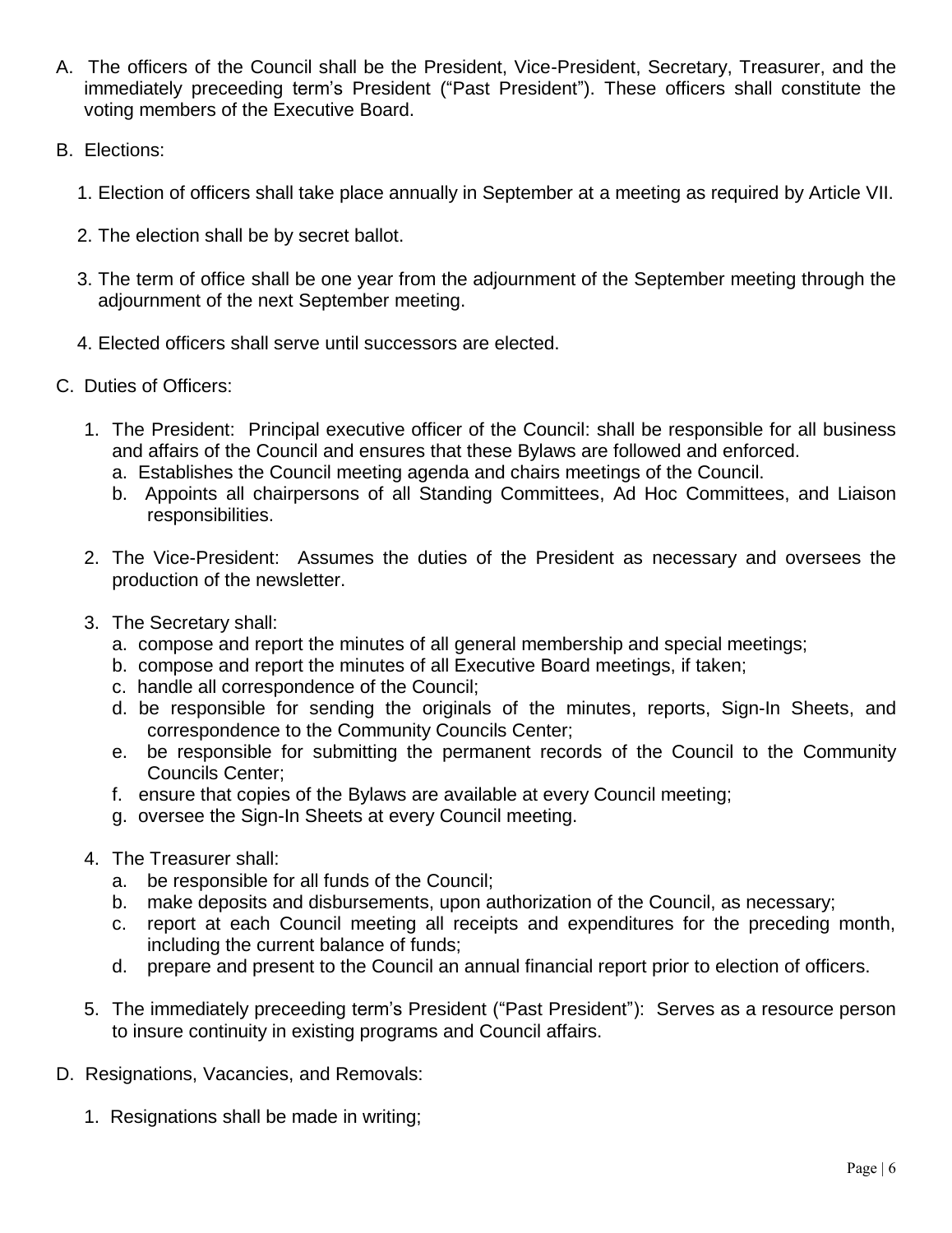- 2. Three (3) consecutive absences from Council meetings by any officer shall make such officer subject to removal from office. Removal consideration shall be brought to a vote at a special or general meeting of the Council, and removal shall occur on a two-thirds vote of the Council members then eligible, as defined in Article VIII, Section F, and voting.
- 3. Removal, resignations, and vacancies may be filled temporarily by appointment by the Executive Board. Nominations may be made at the next general membership meeting. The election of an officer to fill that position shall be held at the following (second) general membership meeting.
- 4. Any officer of the Council may be removed for cause. Written notice must be given to the elected officer being considered for removal at least fifteen (15) days prior to the general membership meeting; at which time, a vote of confidence will be taken. Provisions must be made on the agenda for the presentation of charges and for defense of the accused. A quorum and a two-thirds (2/3) vote of the Council members present and eligible to vote, as defined in Article VIII, Section F, is required for an officer to be removed.
- E. Meetings of the Executive Board:
	- 1. The Executive Board shall meet at least four (4) times a year and these meetings will be open to the general public. Minutes may be taken.
	- 2. Special meetings may be called by the President, or a majority of the officers, upon notification of all members of the Executive Board.
	- 3. Any action taken by the Executive Board shall be presented at the next general membership meeting.
	- 4. A majority of the voting members of the Executive Board shall constitute a quorum for conducting business of the Executive Board. Executive Board participation and action may be accomplished by e-mail voting or other electronic or telephonic means.

#### **ARTICLE XI Committees**

Committees may be established by the Executive Board at any time for whatever purpose deemed necessary. The nature and duties of the committees shall be determined by the Executive Board.

- A. The Standing Committees of the Council shall be:
	- 1 Cultural and Recreational Development: Areas of concern to include matters relating to Parks and Recreation Department, Libraries, the Community Recreation Center and other related issues and matters.
	- 2. Health and Human Services: Areas of concern to include matters relating to Municipal Department of Health and Human Services, the U. S. Public Health Service and related public and private health and human services.
	- 3. Land Use: Areas of concern to include matters relating to planning, zoning, platting, land use ordinances, and the general use of real property and facilities.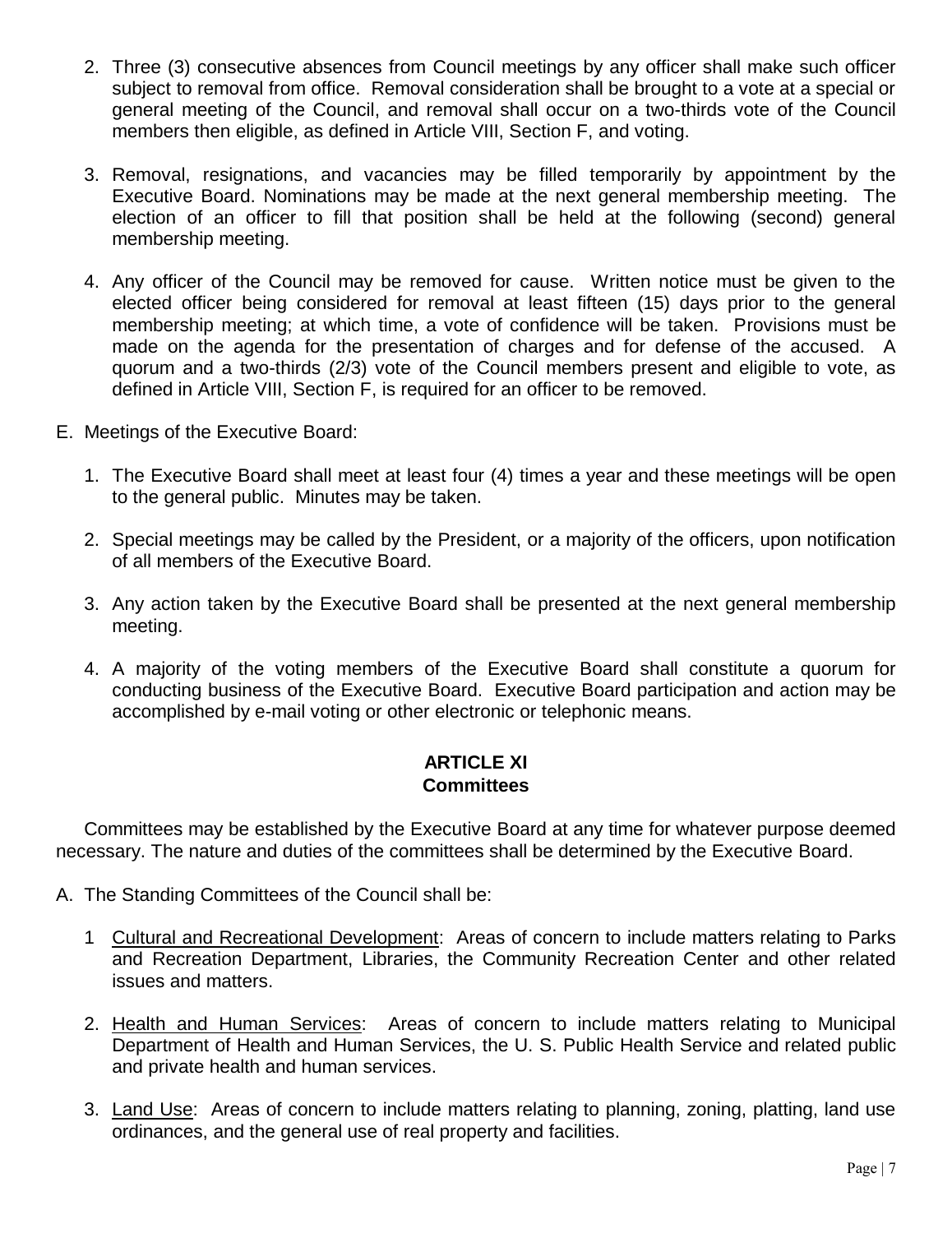- 4. Public Safety: Areas of concern to include matters relating to Police and Fire Departments, Emergency Medical Services, the Community Service Patrol/Anchorage Safety Patrol, and a sanctioned Community Patrol.
- 5. Schools: Areas of concern to include matters relating to all schools serving the Mountain View area.
- 6. Youth Activities: Areas of concern to include matters relating to The Boys and Girls Club, Camp Fire, and other formal and informal youth organizations.
- B. Committee chairpersons of all Standing Committees shall be appointed by the President and may be removed by a majority vote of the Executive Board.
- C. Committee members shall be appointed by the Committee Chair and may be removed by the Chair or a majority vote of the Executive Board.
- D. Committees shall keep a written record of all meetings and submit originals to the Executive Board on a timely basis.
- E. Chairpersons of all Standing Committees should attend meetings of the Executive Board as nonvoting members.
- F. Ad Hoc Committees may be appointed by the President, or vote of the Council at any regularly noticed meeting of the Council.
	- 1. Ad Hoc Committees shall be appointed for a limited period of time and with a specific charge.
	- 2. Chairpersons of each Ad Hoc Committee may/should attend meetings of the Executive Board as a non-voting member.
- G. A Liaison position to the Federation of Community Councils is established. Appointment shall be by the President and duties shall include attending the meetings of the Federation of Community Councils. The incumbent should attend meetings of the Executive Board without vote and shall regularly report to the Council.

### **ARTICLE XII Finances**

- A. Funds collected by the Council shall be deposited into an account or accounts at an established financial institution, with the Treasurer being responsible for all deposits and accountings.
- B. The Treasurer shall sign each check or withdrawal. If the Treasurer is not available the President or Acting-President shall sign the check or withdrawal in place of the Treasurer.
- C. The President may, with the assistance of the Executive Board, prepare an annual budget for approval by the Council at its December meeting.
- D. Funds collected by the Council and Committees of the Council shall be deposited into an account at a bank selected by the Executive Board with the Treasurer being responsible for all deposits and accounting. The President, Vice-President, Secretary, and Treasurer are authorized to sign checks, with two signatures required for each withdrawal from the checking or savings account.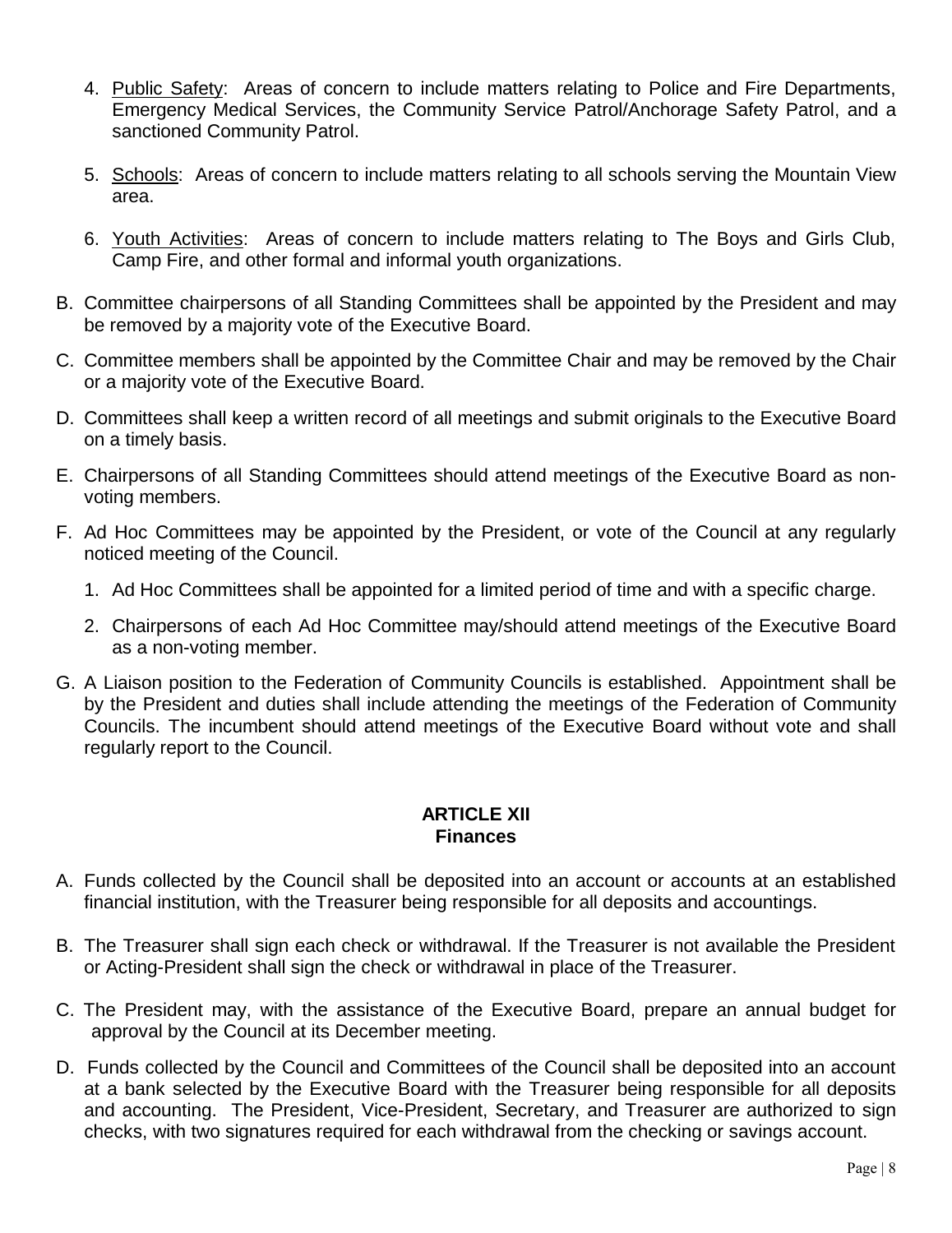- E. The Council may receive gifts, grants, contributions, or in-kind donations from members or others to meet the costs of its General Operations.
- F. As long as there are regular budgeted expenses of more than one type, there shall be a separate accounting of those expenditures and the donations made to cover them. Any transfer of funds between budgeted accounts must be approved by the Executive Board. The only limitations of expenditures shall be governed by raising of the funds to cover those expenditures and a budget approved by the body. When expenses are budgeted, payments for those expenses shall be made without vote of the Council.
	- 1. If at any time the Council ceases to budget separate expenses, it shall eliminate the separate bookkeeping accounts and use a General Operations Account for all expenditures and donations.
		- a. Any expenditures of two hundred dollars (\$200.00) or less from the Council General Operations Account may be approved by three (3) Council Officers without approval of the general membership. Amounts in excess of that amount must be approved by a vote of the Council.
- G. All projects undertaken by the Council requiring the expenditure of funds must first be approved by the general membership. Estimated project costs must be presented at the time of approval.
- H. All contributions raised by and /or for Committees are designated for expenditure by the respective Committees in accordance with prior approved budgets. The Committee chairpersons shall be responsible to the Treasurer for accounting of all contributions.

# **ARTICLE XIII Records**

- A. The Secretary shall compose minutes of all meetings of the Council and ensure that they are presented for approval at the following meeting of the Council. The Secretary shall submit the original minutes as a permanent record of the Council to the Community Councils Center.
- B. Minutes or reports of Standing and Ad Hoc Committees shall be given to the Secretary by the Chair of the respective Committees in a timely manner for submission by the Secretary as a part of the permanent record of the Council to the Community Councils Center.
- C. All original Sign-In Sheets for meetings of the Council shall be submitted by the Secretary to the Community Councils Center as the permanent record of the Council.
- D. All correspondence to, by, and about the Council, Officers, and Committees shall be given to the Secretary in a timely manner for maintenance by the Secretary as permanent records of the Council.
- E. The Secretary, at the end of their term of office, shall transfer the permanent records of the Council to the incoming Secretary within fifteen (15) days.
- F. The Treasurer, at the end of their term of office, shall transfer the accounting records of the Council to the incoming Treasurer within fifteen (15) days.